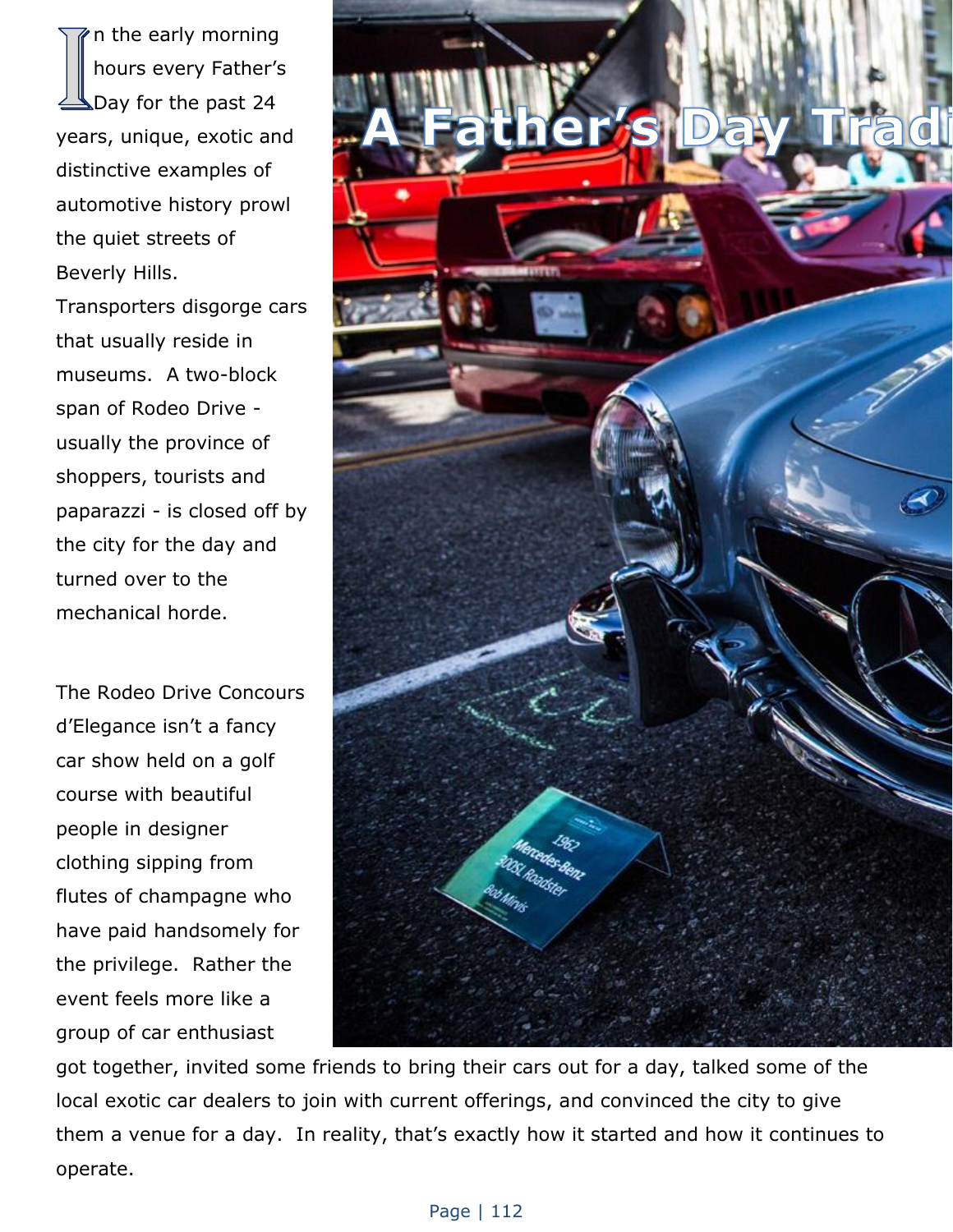

The event is open to the public without admission. Free. No tickets or reservations required. Over a hundred cars are lined up along the curbs and arrayed at intersections for the entire day and all of it is open for anyone to walk in and have a look.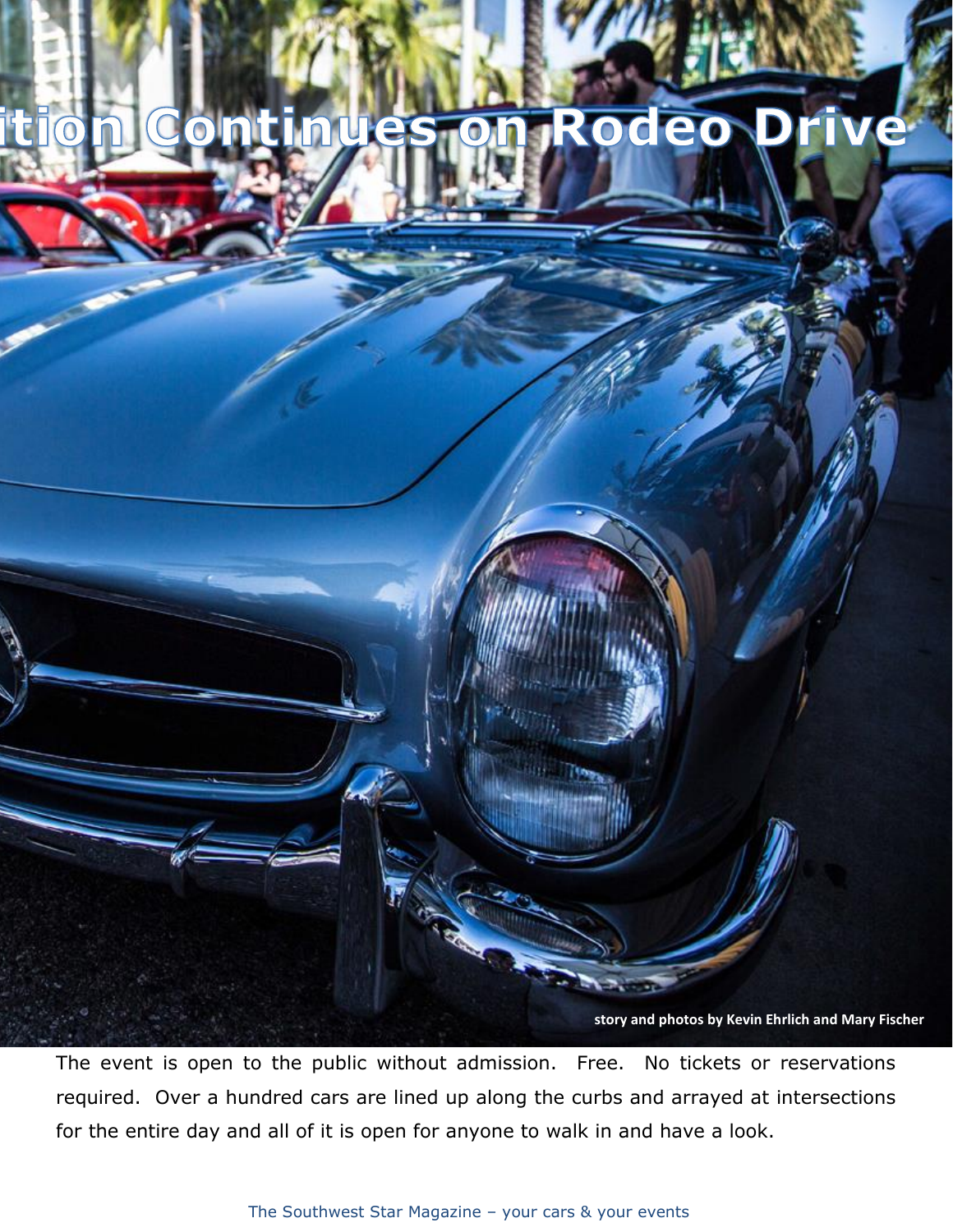

The geographical proximity to some of the world's best car museums (such as the Nethercutt Collection and the Mullin Automotive Museum) and private collections means that the Concours attracts entries that would normally be difficult to see otherwise. Ironically, this occurs in the midst of exclusive stores with high dollar inventories with some noting "by appointment only" lettering on the front doors. But the result is a unique event comprised of an incredible collection of cars presented to anyone interested in an informal and spectator friendly environment.

Some years feature a theme but other years it is simply an interesting assortment of entries. There clearly is a degree of curation necessary as the entries change each year, and to ensure the variety on display every year. Walking along Rodeo Drive, one appreciates the broad assortment of new and old and of rare and collectible next to merely beautiful and well maintained. No one marque dominates, but it is usually a safe bet that the usual suspects of Ferrari, Lamborghini, Porsche, Aston Martin, Mercedes, McLaren, Jaguar, Bentley, and Bugatti will be there. Classics like Duesenberg, Chrysler, Cadillac, Delahaye, Packard, Pierce-Arrow and Rolls Royce are usually represented as well.

## Page | 114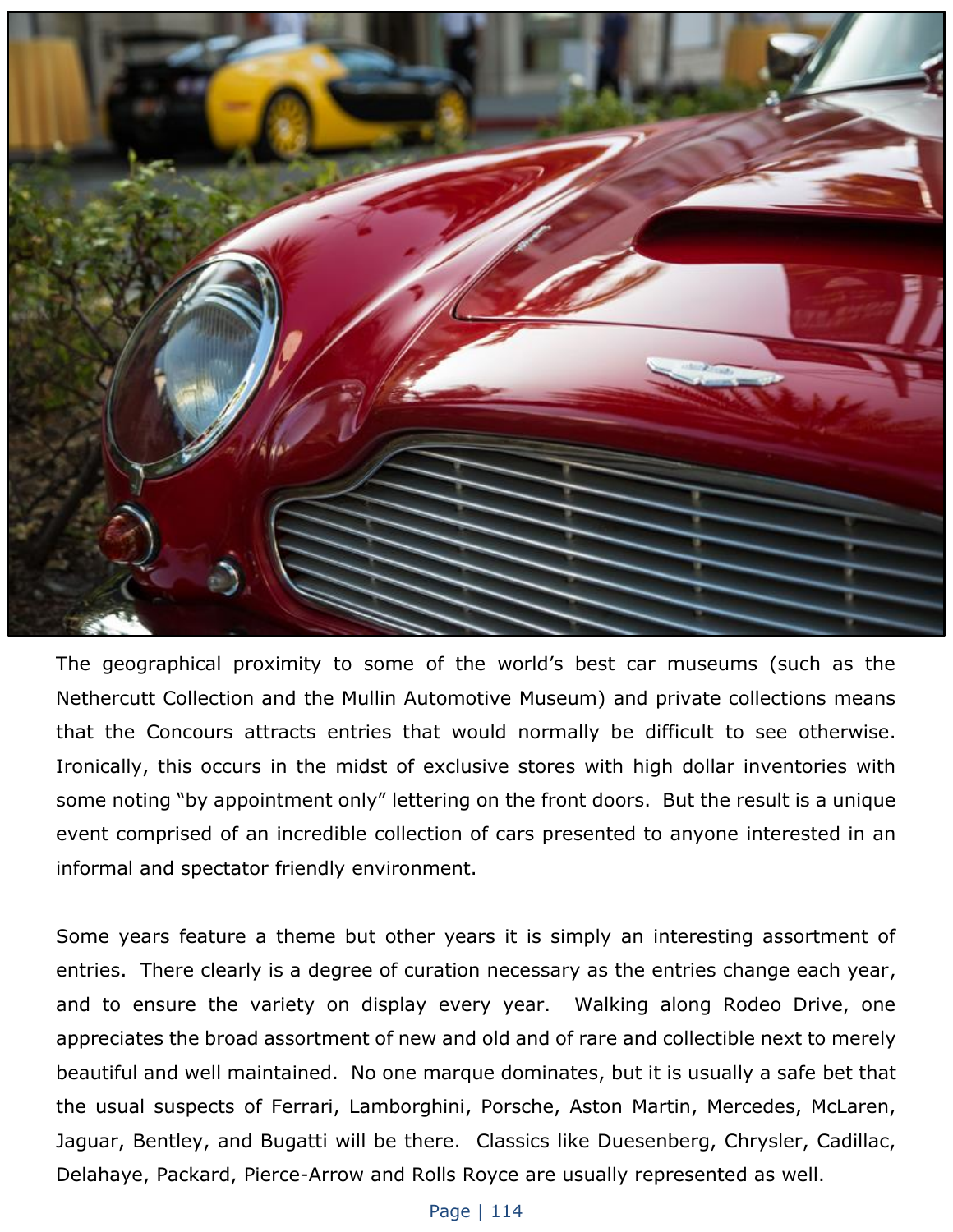Novelties that may be less known like Voisin, Tucker, Morgan, and Koenigsegg have their own compelling stories to tell. (The amount of history in those four marques alone are enough to fill books.)

The 2017 edition was no different. The skies were blue and the sun shone through the palm trees lining Rodeo Drive. Boy scout troops set up booths to sell water to thirsty visitors. A variety of food trucks are parked on the side streets. Fathers with children, both young and older, walked along the sidewalks and the pavement, admiring the cars, stopping to chat with the owners and take photographs of their favorites. RM Sotheby's brought some featured cars that would be on the auction block at their upcoming Santa Monica auction. Always great to see a Ferrari F40 alongside a Mercedes 300SL roadster – both desirable, but two very different collector cars from two different marques and two different eras.

There was a variety of interesting Mercedes from various eras. A 300SL gullwing stretched its doors to the sky, providing the family companion to the roadster version further down



The Southwest Star Magazine – your cars & your events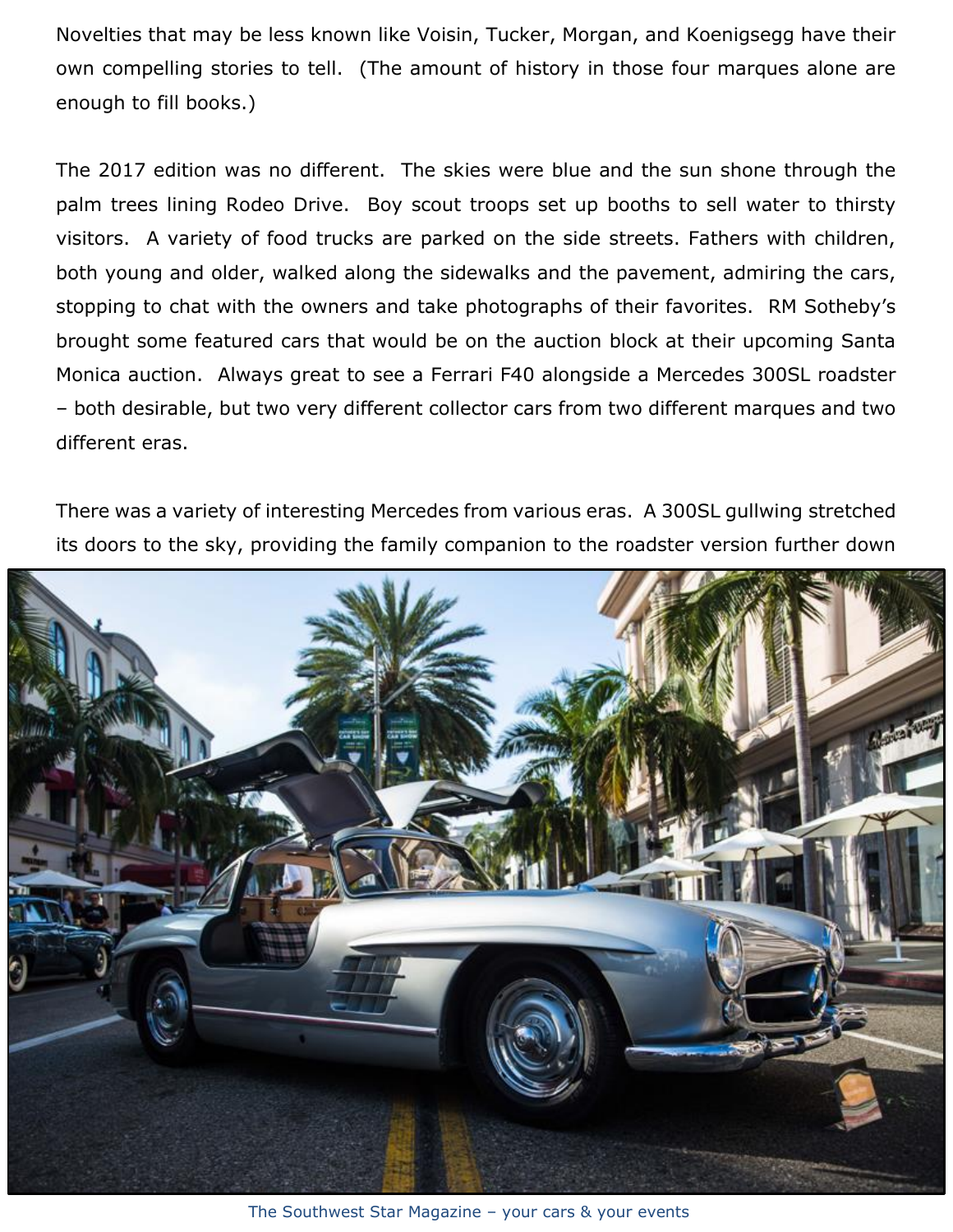

the block. A beautiful crème 1965 220 coupe provided a timeless example of two door motoring style. A two-tone green 1936 290 Cabriolet A gleamed with sparking wire wheels, large headlines, and long, swoopy fenders. An extensive restoration returned the car to a state better than factory-new. The Cabriolet was one of many along Rodeo Drive that had been previously shown at other high-profile concours like Pebble Beach.

A stunning black 1961 Mercedes 300D with a recent restoration completed by the Mercedes Benz Classic center in Irvine had its own presence. Highly polished wood trim, rich red leather interior and a complete luggage and picnic set (wine glasses included!)

## Page | 116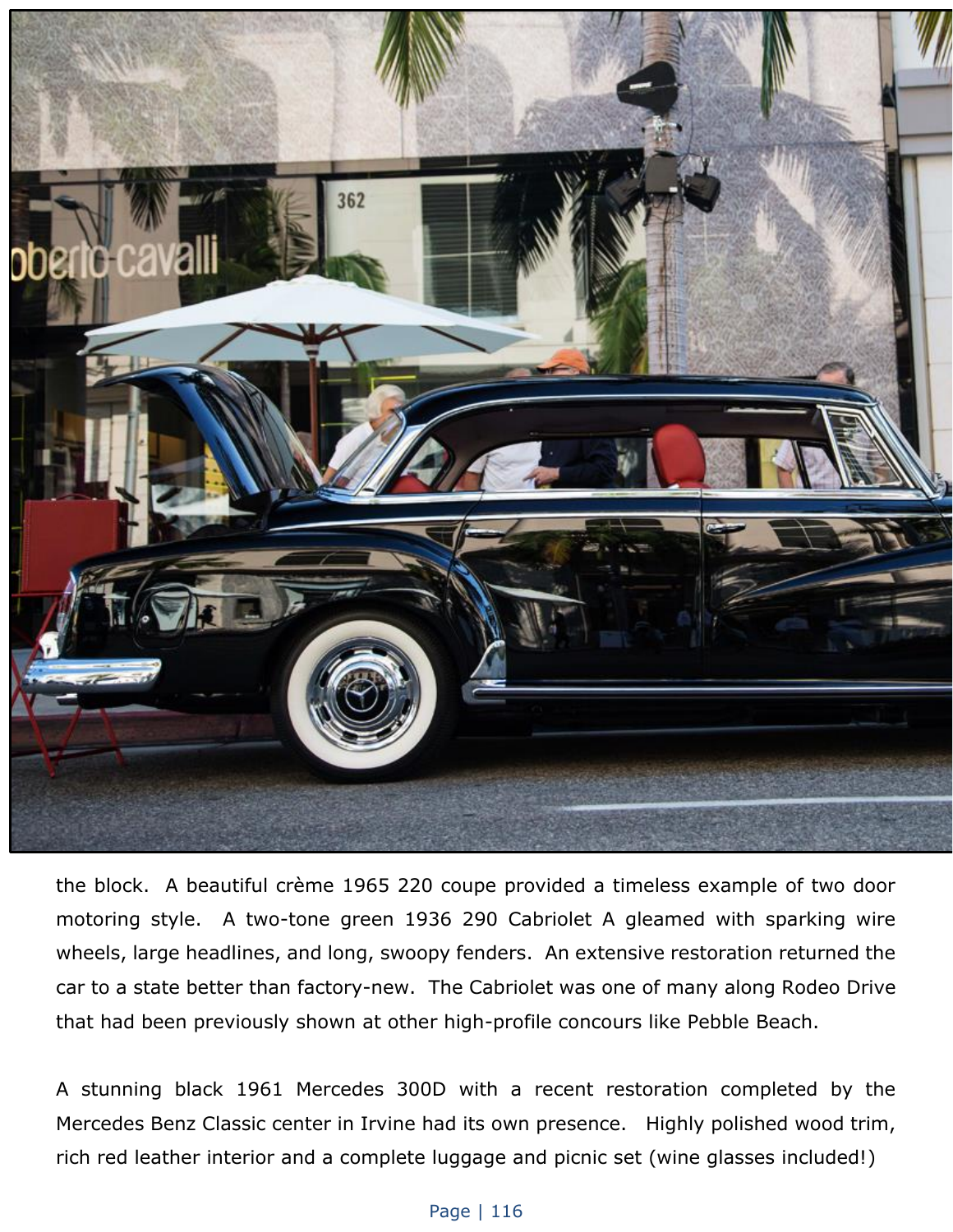

tucked in the trunk gave testament to the time, effort and craftmanship invested to restore it to its pristine condition.

Several vintage Ferraris and Porsches from the 1950s and 1960s also graced the boulevard. Porsche aficionados could linger on one of several Porsche 356 examples on display. Further along, a rare and valuable 1958 Ferrari 250 Tour de France coupe was parked. It is one of only 77 originally built for customer racing in the late 1950s. While this particular chassis never raced, it spent several years in the late 1960s in the company of the General Motors design staff in Detroit who used it for inspiration. Less rare (at least in Ferrari production terms), but still valuable, a bright yellow 1967 Ferrari 275 GTB/4 took up residence in front of the Luxe Hotel amidst signs for Rolex and Patek Philippe watches. Any of those alone would be a feature at almost any other car show elsewhere in the country.

> For those fans favoring more modern machinery, offerings from Ferrari, Porsche, and McLaren mixed among the more seasoned cars. A pair of new Ferraris on one end looked for new buyers while a 2014 LaFerrari graced the curb in front of Cartier.

The Southwest Star Magazine – your cars & your events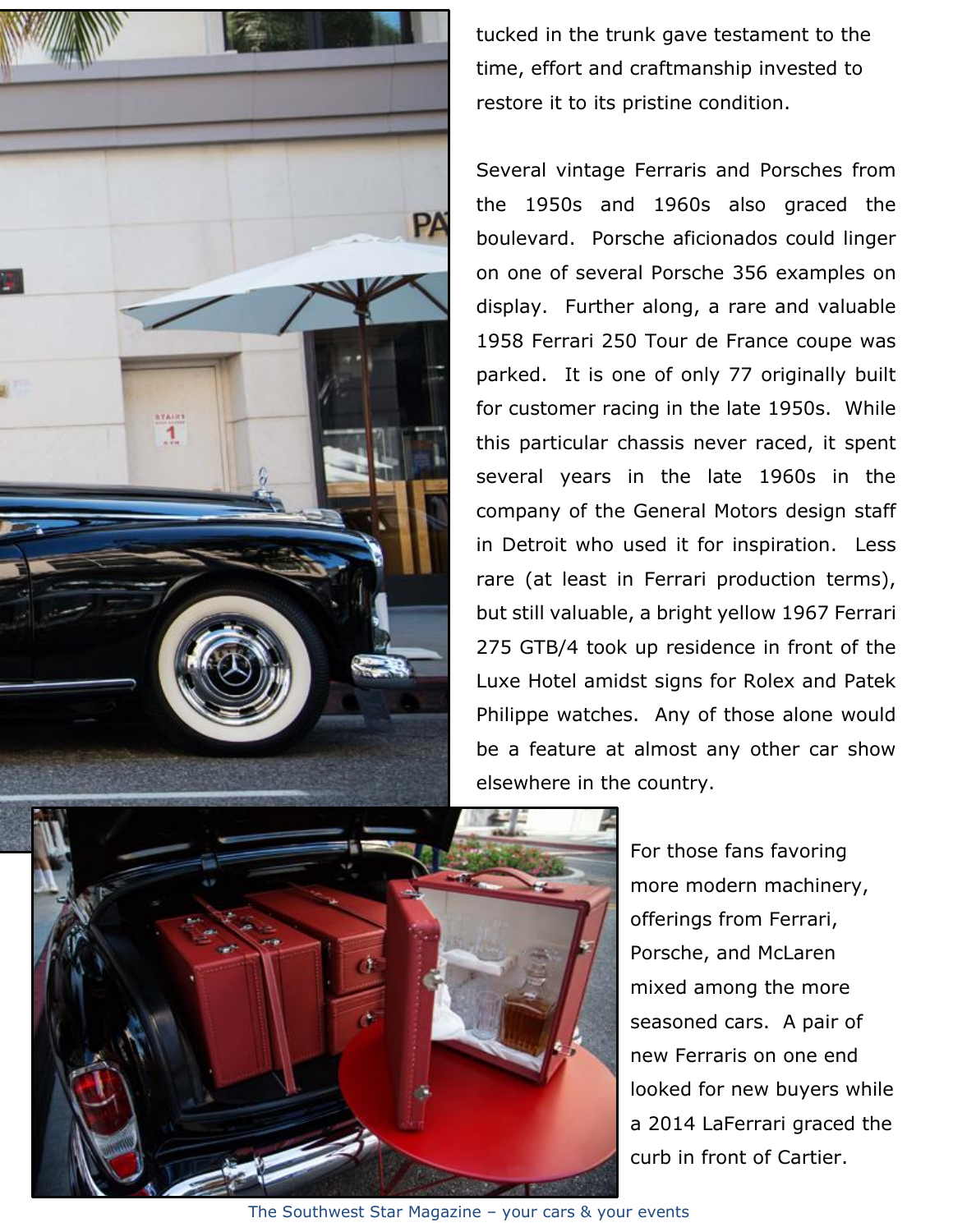

On the other end of Rodeo Drive, a trio of McLaren supercars certainly held their own. The McLarens from Auto Gallery were low, flat, exotic and striking as they were set against the backdrop of glass and stone storefronts and colorful blooming rose bushes.

The Porsche Design shop not only featured new Porsche road cars, but also had a Porsche 919 show car. The timing was perfect as the 24 Hours of LeMans had just concluded in France earlier in the morning with Porsche claiming an overall victory.